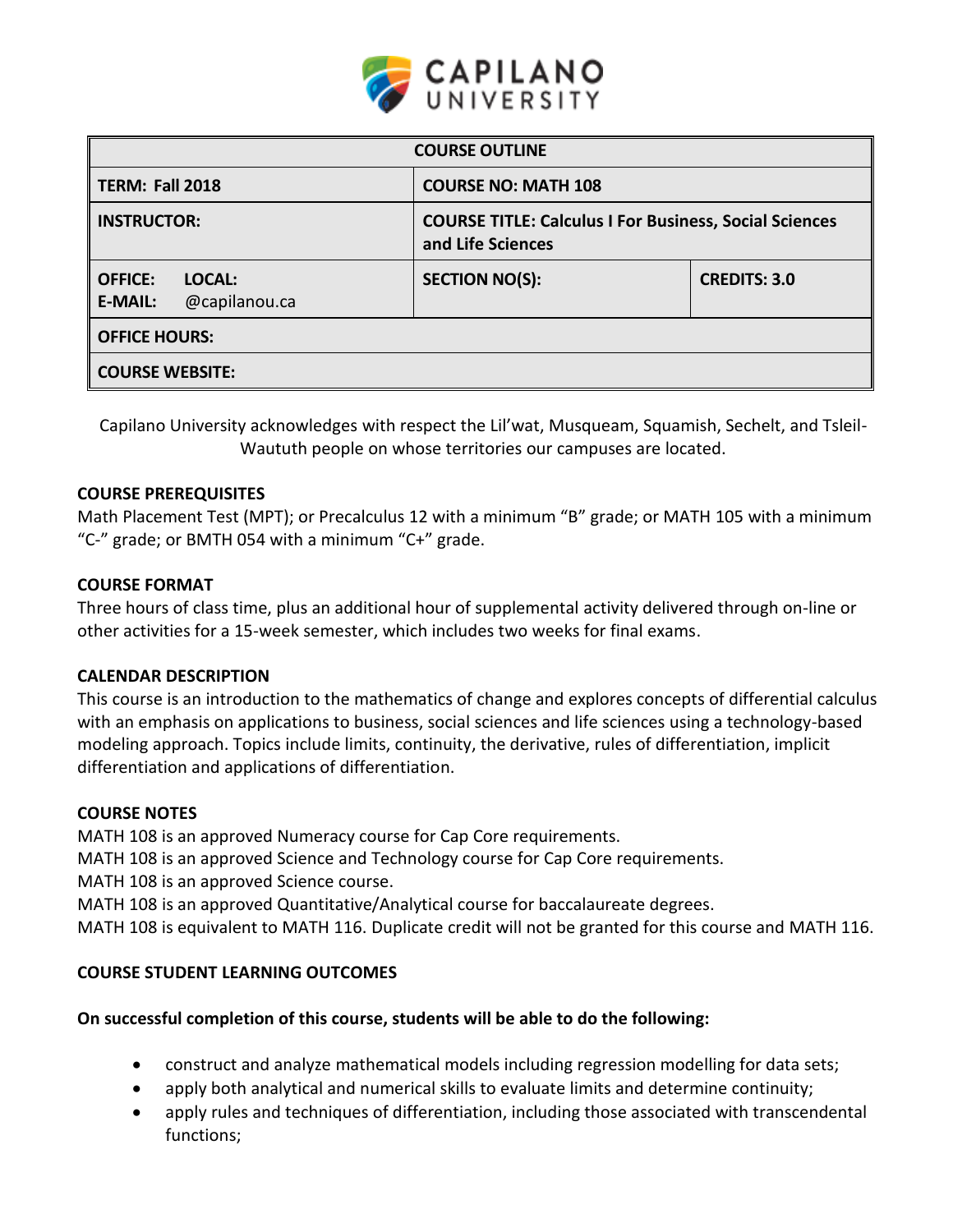- use the derivative to investigate the mathematics of change;
- state and apply theorems, definitions, and formulas used in the course;
- use correct mathematical notation and terminology to present solutions and results; and
- use technology appropriately as a tool in problem solving.

## **Students who complete this Numeracy course will be able to do the following:**

- Apply both analytical and numerical skills to solve problems.
- Summarize and analyze data in quantitative forms.
- Interpret and draw conclusions from an analysis of quantitative data.
- Represent quantitative information in a variety of forms (e.g. symbolically, visually, numerically, and verbally).
- Incorporate quantitative evidence in support of an argument.

## **Students who complete this Science and Technology course will be able to do the following:**

- Apply numerical and computational strategies to solve problems.
- Evaluate scientific information (e.g. distinguish primary and secondary sources, assess credibility and validity of information).
- Demonstrate how a problem, concept or process can be modelled numerically, graphically or algorithmically.
- Participate in scientific inquiry and communicate the elements of the process, including making careful and systematic observations, developing and testing a hypothesis, analyzing evidence, and interpreting results.

## **REQUIRED COURSE MATERIALS**

# **Textbook:** Lial, Greenwell, Ritchey. Calculus with Applications: Custom Edition for Math 108 at Capilano University. 10<sup>th</sup> ed. Pearson/Addison Wesley, 2012. **Calculator:** Students must have a non-symbolic graphing calculator. The Mathematics and Statistics Department recommends a T.I.-83+ or T.I.-84+ calculator with nonsymbolic capabilities. Graphing calculator instruction (in the classroom or in workshops) will only be given using one of these calculators. Any student who intends to use any other calculator must have it approved by his/her instructor at the start of the semester. For more detailed information on graphing calculators go to:<http://www.capilanou.ca/math/Graphing-Calculator-Policies/> **Class Notes:** Some instructors will have class notes available for purchase in the Bookstore.

#### **RECOMMENDED COURSE SUPPLEMENTS**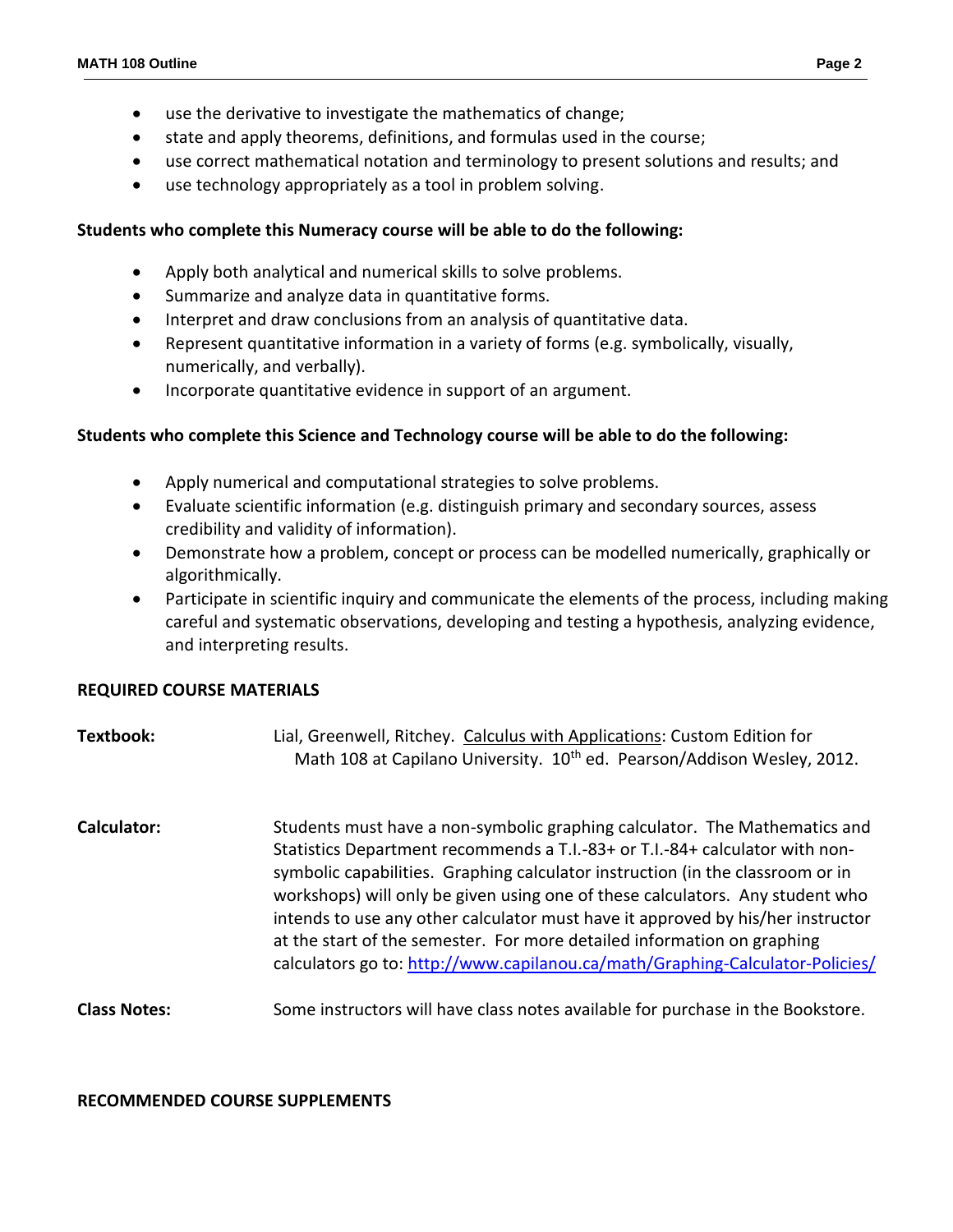- **Exam Booklet:** Practice exams and solutions from previous terms (available for purchase from Bookstore).
- **Reference Texts:** Available in the Math Learning Centre (BR289).

## **COURSE CONTENT**

| <b>Topics</b>                                             | <b>Text</b><br>Reference | <b>Weeks</b><br>(approx.) |
|-----------------------------------------------------------|--------------------------|---------------------------|
| Basic Functions and Graphs; Modeling in Business - cost,  | 1.1, 1.2                 | 2.0                       |
| revenue, profit, supply & demand, equilibrium, break-     | Ch. 2 &                  |                           |
| even analysis; Models from Data - Exponential, Logistic,  | supplement               |                           |
| Polynomial and Sine.                                      |                          |                           |
| Limits, Continuity, Intermediate Value Theorem, Average   | Ch.3                     | 3.0                       |
| Rate of Change, Instantaneous Rate of Change, Tangent     |                          |                           |
| Line, Derivative, Percentage Change, Determining Slopes   |                          |                           |
| Numerically and Algebraically, Drawing Slope Graphs.      |                          |                           |
| Simple Derivative Rules, Power Rule, Sum Rule, Chain      | Ch.4                     | 2.0                       |
| Rule, Product Rule, Quotient Rule, Logarithmic and        | 13.1,13.2                |                           |
| Exponential Derivatives, Trigonometric Derivatives.       |                          |                           |
| Increasing/Decreasing Functions, Inflection Points,       | Ch.5                     | 1.5                       |
| Concavity, Relative Extrema, Curve Sketching.             |                          |                           |
| Absolute Extrema, Optimization, Implicit Differentiation, | Ch.6                     | 3.0                       |
| Related Rates, Differentials and Linear Approximation.    |                          |                           |
| Newton's Method                                           | 12.6                     | 0.5                       |
| Term tests and/or quizzes                                 |                          | 1.0                       |
| <b>Final Exam Period</b>                                  |                          | 2.0                       |

## **EVALUATION PROFILE**

Final grades for the course will be computed based on the following schedule:

| <b>Term Work</b>           | *55% |  |
|----------------------------|------|--|
| <b>Final Exam</b>          | *35% |  |
| <b>Personal Evaluation</b> | 10%  |  |
| <b>TOTAL</b>               | 100% |  |

\* If the percentage achieved on the Final Exam is higher than the percentage achieved on the Term Work component, then the Final Exam weight will be increased to 55% and the Term Work will be decreased to 35%.

Term work will consist of tests, quizzes, projects and/or assignments. While the weighting of individual tests, etc. is at the discretion of the instructor, no single test will exceed 25% of the final total. The weight of tests, quizzes and assignments will be announced in class in advance. The use of a calculator may be restricted on tests and exams.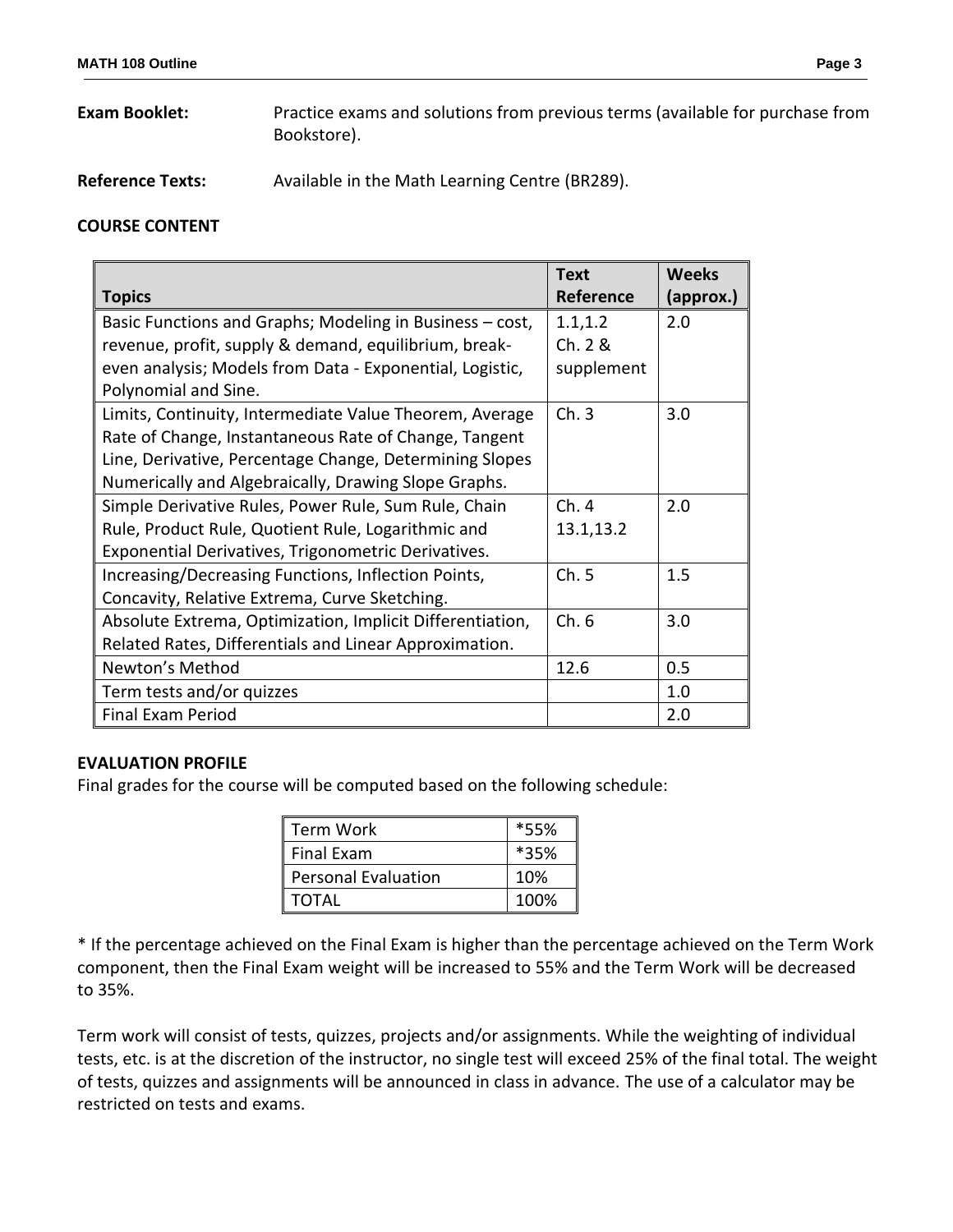### **PERSONAL EVALUATION**

In the absence of exceptional circumstances, which are determined at the instructor's discretion, the personal evaluation component of the final grade will be pro-rated to the rest of the grade. For example, a 10% personal evaluation component would be determined by dividing the remaining mark out of 90 by 9. The most common circumstance justifying an increased personal evaluation mark is a student's improved performance in the final examination relative to the term work, which the instructor feels justifies an elevated letter grade.

# **SUPPLEMENTAL 4TH HOUR ACTIVITY**

Each section has, in addition to the 3 hours of scheduled classroom time per week, a supplemental activity. This activity might be a scheduled tutorial or lab, an on-line activity, a group meeting, or some other activity as indicated by the instructor. Students are expected to participate in this additional activity. If this is not possible, students should consult their instructor to determine how this missed activity can be completed. It is in the student's best interest to ensure that any missed course activity is completed.

|  |  |  |  | GRADING PROFILE: Letter grades will be assigned according to the following guidelines: |
|--|--|--|--|----------------------------------------------------------------------------------------|
|--|--|--|--|----------------------------------------------------------------------------------------|

| $A+$ | $90 - 100\%$ | $ B+$ | 77 - 79% | $\overline{C}$ | 67 - 69%   | $50 - 59%$ |
|------|--------------|-------|----------|----------------|------------|------------|
|      | 85 - 89%     | l B   | 73 - 76% |                | $63 - 66%$ | $0 - 49%$  |
|      | $80 - 84%$   | $B-$  | 70 - 72% | $\overline{C}$ | $60 - 62%$ |            |

Students should refer to the University Calendar for the effect of the above grades on grade point average.

## **TESTS**

Dates for tests will be announced beforehand in class.

#### **HOMEWORK**

It is expected that students spend at least 8 hours per week doing course work outside of class time.

#### **ASSIGNMENTS**

Assignments are due at the beginning of class, unless otherwise announced. Late assignments may receive a grade of zero.

#### **Incomplete Grades**

Grades of Incomplete "I" are assigned only in exceptional circumstances when a student requests extra time to complete their coursework. Such agreements are made only at the request of the student, who is responsible to determine from the instructor the outstanding requirements of the course.

## **Missed Exams/Quizzes/Labs**

Will be assigned a score of zero unless the student meets all of the following conditions:

1. Circumstances clearly beyond the control of the student caused the exam, test, quiz, lab, etc. to be missed. Such circumstances include serious illness or injury, or death of close family member.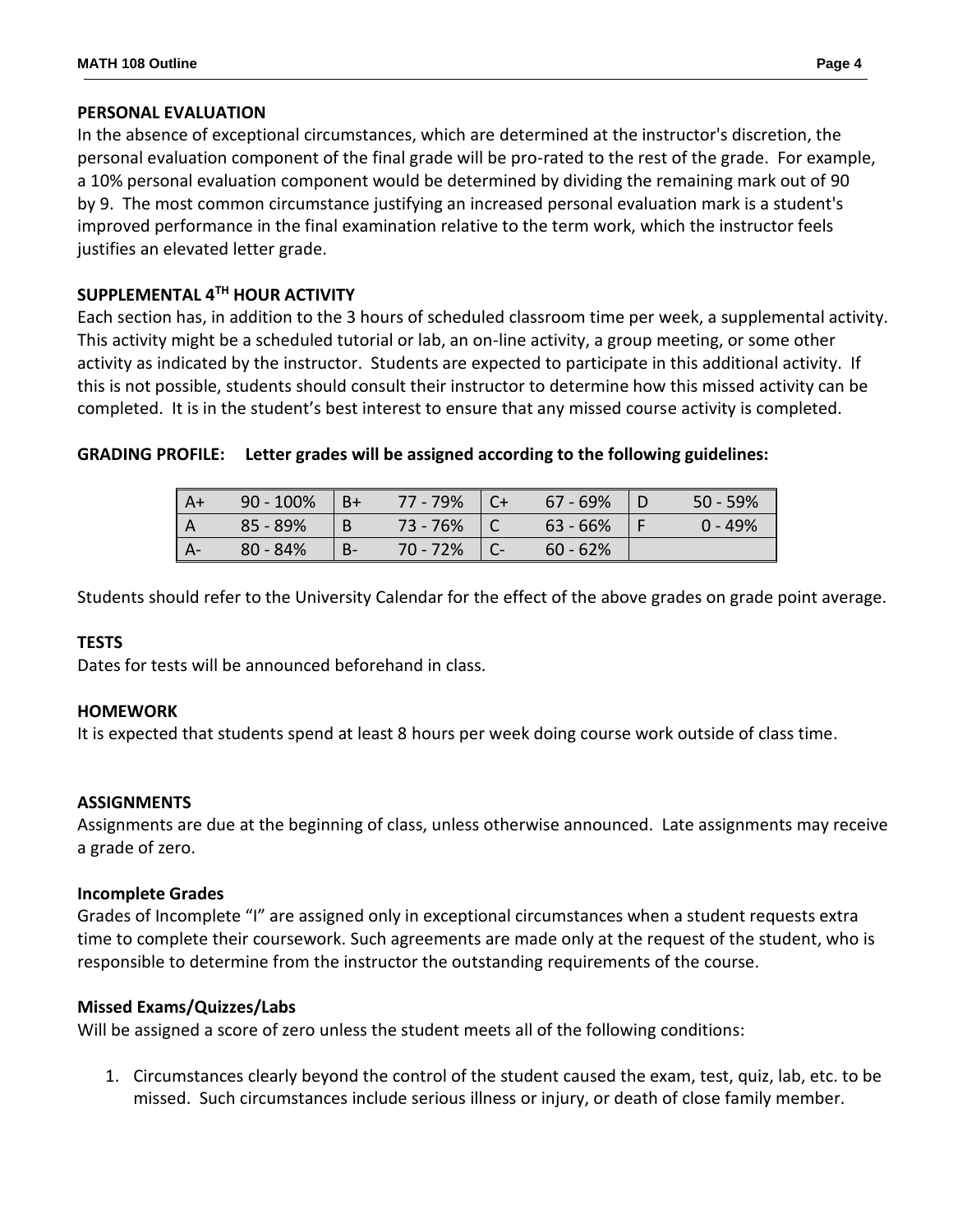They do not include forgetting about the test, lack of preparation for the test, work-related or social obligations.

- 2. The student has notified the instructor (or the School of STEM office staff, if the instructor is not available) that they will miss the exam, test, quiz, lab, etc. Such notification must occur in advance, if possible, or at the latest, on the day of the exam, test, quiz, lab, etc.
- 3. Proof of the circumstances is provided. Proper proof of illness or injury requires a medical certificate from a doctor.
- 4. The student has been fully participating in the course up until the circumstances that prevented the writing of the exam, test, quiz, lab, etc. Fully participating means attending almost all of the classes and turning in almost all assignments in the course.

The options for making up any missed grades offered to the student who meets the four conditions are decided by the instructor. They will not necessarily meet the convenience of the student. Make-up exams, quizzes and/or tests are given at the discretion of the instructor. They are generally given only in medical emergencies or severe personal crises. Some missed labs or other activities may not be able to be accommodated. Please consult with your instructor.

# **Attendance**

Regular attendance is essential. If classes are missed, it is the student's responsibility to become aware of all information given out in the classes or tutorials, including times of examinations and assignment deadlines.

## **English Usage**

Students are expected to use correct standard English in their written and oral assignments, exams, presentations and discussions. Failure to do so may result in reduced grades in any part of the Evaluation Profile. Please refer to the guidelines provided in the Capilano Guide to Writing Assignments (available from the University Bookstore).

## **Mathematical Language**

Use of proper Mathematical terminology and notation is an important component of Mathematics. Marks may be deducted for improper usage. For full details, please refer to the Math Department Style Guide at: <http://www.capilanou.ca/math/Math-Department-Style-Guide/>

## **Mathematics Learning Centre**

Instructional help and Mathematics learning aids, such as audio visual materials, computer software and reference texts are available to students in the Birch Building (BR289).

## **On-line Communication**

Outside of the classroom, instructors will (if necessary) communicate with students using either their official Capilano University email or Moodle; please check both regularly. Official communication between Capilano University and students is delivered to students' Capilano University email addresses only.

## **UNIVERSITY OPERATIONAL DETAILS**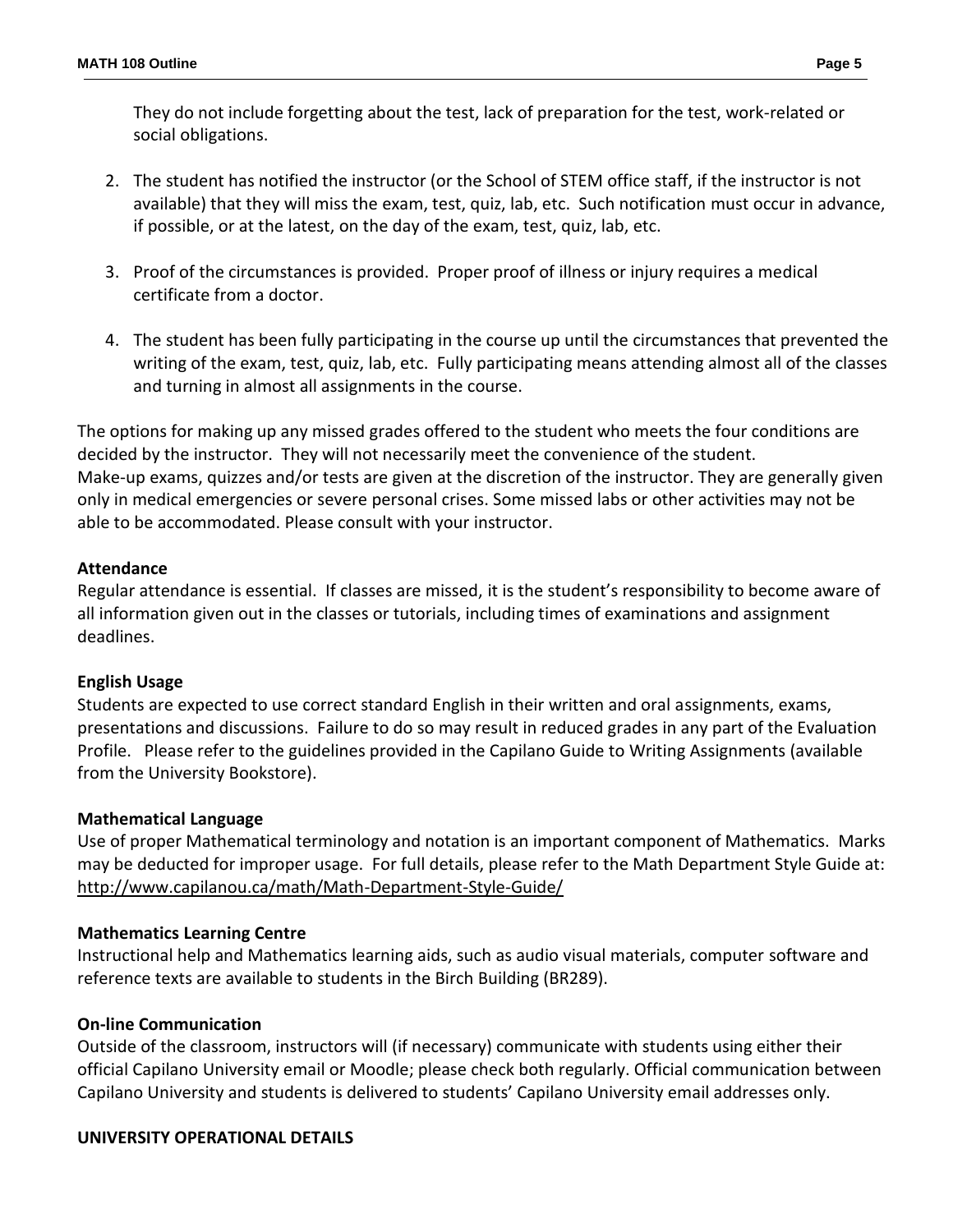#### **Tools for Success**

Many services are available to support student success for Capilano University students. A central navigation point for all services can be found at:<http://www.capilanou.ca/services/>

# **Capilano University Security: download the [CapU Mobile Safety App](https://www.capilanou.ca/services/safety-security/CapU-Mobile-Safety-App/)**

## **Policy Statement (S2009-06)**

Capilano University has policies on Academic Appeals (including appeal of final grade), Student Conduct, Cheating and Plagiarism, Academic Probation and other educational issues. These and other policies are available on the University website.

## **Academic Integrity (S2017-05)**

Any instance of academic dishonesty or breach of the standards of academic integrity is serious and students will be held accountable for their actions, whether acting alone or in a group. See policy S2017-05 for more information:<http://www.capilanou.ca/about/governance/policies/Policies/>

Violations of academic integrity, including dishonesty in assignments, examinations, or other academic performances, are prohibited and will be handled in accordance with the Student Academic Integrity Procedures.

**Academic dishonesty** is any act that breaches one or more of the principles of academic integrity. Acts of academic dishonesty may include but are not limited to the following types:

**Cheating**: Using or providing unauthorized aids, assistance or materials while preparing or completing assessments, or when completing practical work (in clinical, practicum, or lab settings), including but not limited to the following:

- Copying or attempting to copy the work of another during an assessment;
- Communicating work to another student during an examination;
- Using unauthorized aids, notes, or electronic devices or means during an examination;
- Unauthorized possession of an assessment or answer key; and/or,
- Submitting of a substantially similar assessment by two or more students, except in the case where such submission is specifically authorized by the instructor.

**Fraud**: Creation or use of falsified documents.

**Misuse or misrepresentation of sources**: Presenting source material in such a way as to distort its original purpose or implication(s); misattributing words, ideas, etc. to someone other than the original source; misrepresenting or manipulating research findings or data; and/or suppressing aspects of findings or data in order to present conclusions in a light other than the research, taken as a whole, would support.

**Plagiarism**: Presenting or submitting, as one's own work, the research, words, ideas, artistic imagery, arguments, calculations, illustrations, or diagrams of another person or persons without explicit or accurate citation or credit.